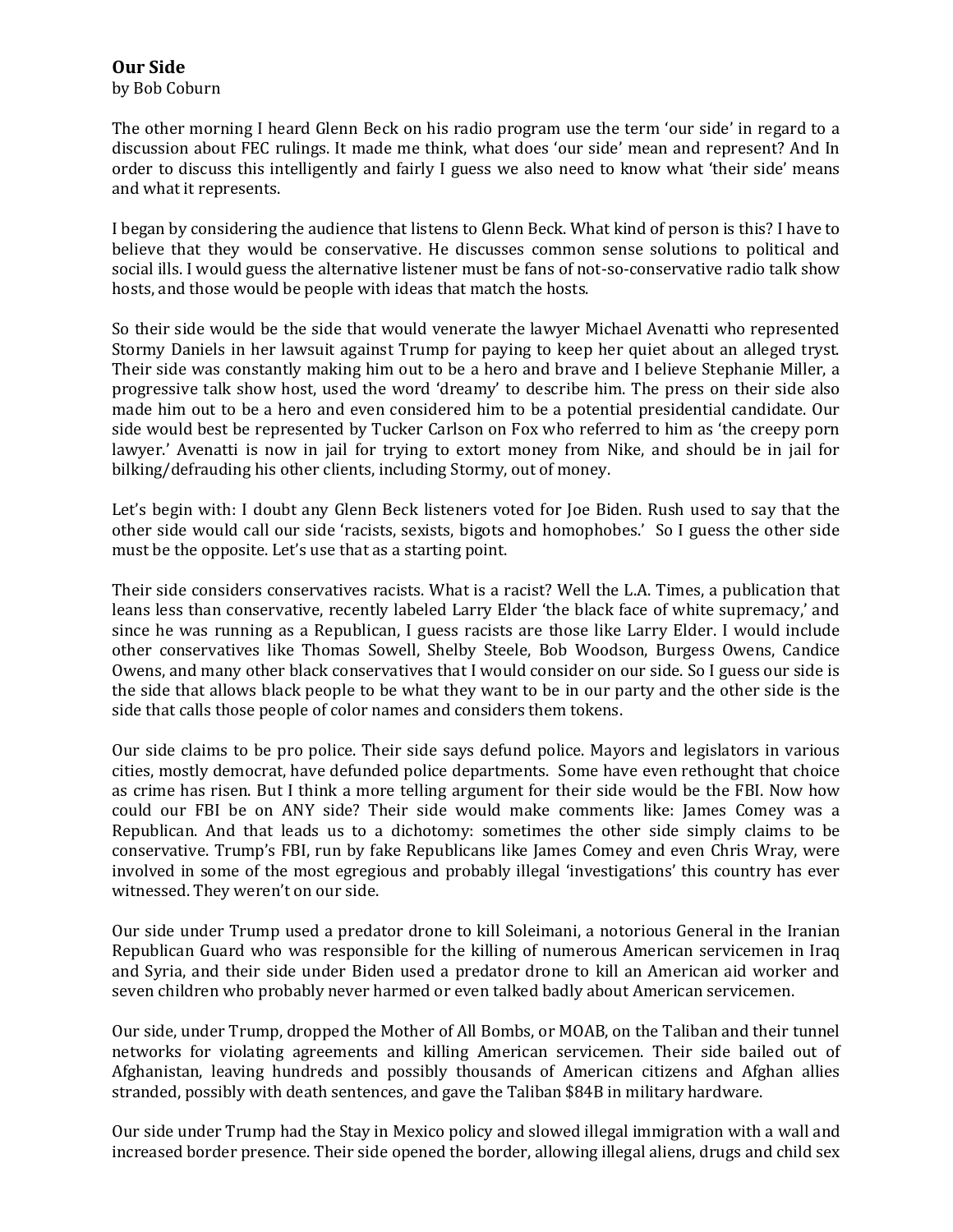trafficking to flourish. They also stopped the wall progress and invited 15,000 Haitians from South America to camp in Texas.

Our side, with Mark Milley in charge of the Pentagon worked diligently and patriotically with Nancy Pelosi the second in line to the president, to save the nation by observing that President Biden, being cognitively impaired, could possibly irrationally attack our enemy China, the same China that his son was involved with financially and who he benefitted from because of that involvement. Our good general Milley assured Congress that if they invoked the 25th Amendment, he would secure the nuclear codes in order to prevent the cognitively impaired Biden from making a preemptive nuclear strike, thus saving the country and the world from World War 3. Their side, irrationally or possibly nefariously, surmised that President Trump was 'crazy,' to use Nancy Pelosi's own words from a transcript obtained by CNN, and traitorously conspired against the elected president with the unstable General Milley to secure the nuclear codes, which by law were solely the responsibility of the president, and to warn our enemy China if the president were to order a military action against them.

Most on our side obviously know full well that the 'our side' described above never happened, but maybe should have. The 'their side' is described in a book by Bob Woodward and Robert Costa and if not true should result in the slander lawsuit of the century. The problem is, their side looks at this event, fact or fiction, as honorable. How can they?

I love this country. I served honorably for 23 years in the United States Marine Corps. In those 23 years I never even suspected that a military officer, who by act of congress served at the PLEASURE OF THE PRESIDENT, would even consider going behind the back of the Commander in Chief to conspire with our adversary to subvert his authority. That officer should have been reported up the chain of command and to every congressman. This is treason, and their side with Nancy Pelosi and Mark Milley should recognize it, BUT THEY DON'T. Why?

A friend told me a joke that could explain it. There was a formation of soldiers staring at a blank white wall. The sergeant stood in front of the first soldier and asked him what color the wall was. The soldier answered: White. The sergeant promptly shot him in the head. The sergeant walked up to the second soldier and asked him what color the wall was. The soldier fearing for his life said: I don't know. The sergeant shot him in the head. The sergeant then confronted the third soldier with the same question. The third soldier said (nervously): Any color you say it is Sergeant. The sergeant said 'Right.'

Now here we are, the other side is in charge. They figuratively stand in front of us in the mainstream media and tell us:

-Climate change will cause the world to end in 10 years and if we argue the point with alternative theories we are labeled climate change deniers and they cancel us on Twitter.

-They claim the COVID vaccine is the answer to the COVID pandemic, and when we bring up therapeutics like Ivermectin and Hydroxychloroquine, they cancel us on Twitter. (They also haven't allowed hospitals to administer those therapeutics, so effectively shot thousands of Americans in the head)

-Their side repeatedly, for several months, tears down statues and burns down and loots cities in the name of police racism, and when the police arrest them, the Vice Presidential candidate, Kamala Harris, bails them out and allows them back on the street to loot and burn some more and murder other Americans.

-Our side conducts a mostly peaceful protest over a presidential election with numerous irregularities, allows it to get somewhat out of hand, but the only one killed in the event was an unarmed former military woman, by an overzealous Capitol police officer. Their side labels the